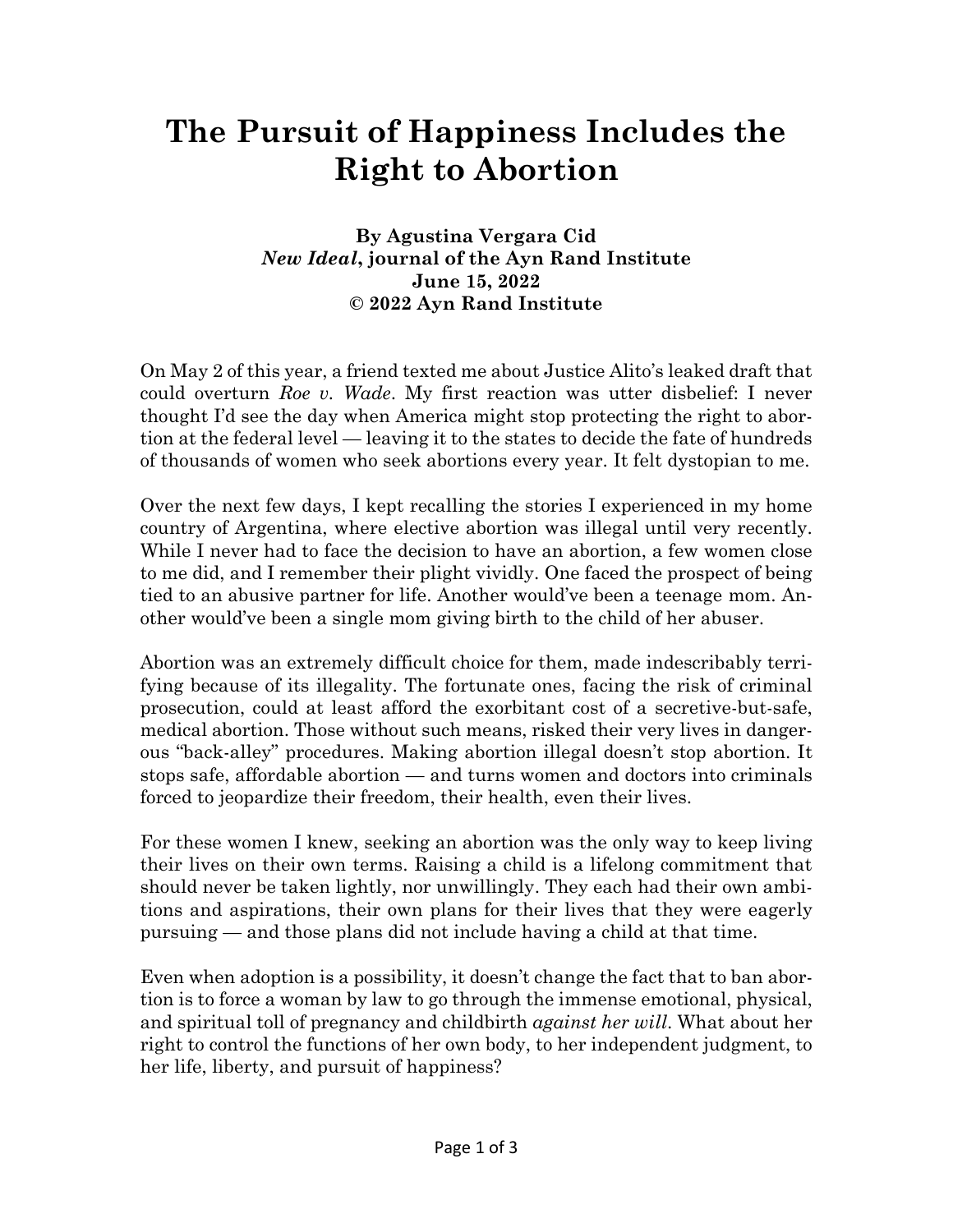For the women I knew back home, abortion was an emotionally, physically, and financially draining decision — but it allowed them to move forward with their lives and to achieve the happiness and fulfillment they enjoy today. One of them eventually had two children that she adores. She chose to have them with the right partner, at the right age, in the right circumstances — on her own terms as the sole person in control of her life.

The right to the pursuit of happiness is not a founding principle where I'm from. If I were to ask a fellow Argentinian about it, they likely wouldn't even know what I was talking about. Part of the reason I dreamed of moving to America was to experience its unprecedented freedom, progress, and opportunity. I've since learned that what makes those possible is the individual rights first enunciated in the Declaration of Independence, and protected here to a degree almost impossible to find in Latin America, or anywhere else.

The right to the pursuit of happiness has a profound meaning: it is the principle that your life is yours to live. It's the right to make your own choices, to act based on your judgment, to work to achieve your values and your happiness. It means the freedom to live life on your own terms, as an independent individual, respecting the same right in others.

Some will ask: "What about the fetus's right to life and the pursuit of its own happiness?" A fetus is not an independently existing, physically self-sufficient being that can have rights. It's only a *potential*, not an *actual* human being with moral values or happiness to pursue. As Ayn Rand argued: "Abortion is a moral right — which should be left to the sole discretion of the woman involved; morally, nothing other than her wish in the matter is to be considered. Who can conceivably have the right to dictate to her what disposition she is to make of the functions of her own body?" <sup>1</sup> For a detailed discussion of the argument for abortion rights, read Ben Bayer's short book *[Why the Right to Abortion Is](https://www.amazon.com/Why-Right-Abortion-Sacrosanct-Bayer/dp/B0B1C12SWZ/ref=tmm_pap_swatch_0?_encoding=UTF8&qid=1654303037&sr=8-2-spons)  [Sacrosanct](https://www.amazon.com/Why-Right-Abortion-Sacrosanct-Bayer/dp/B0B1C12SWZ/ref=tmm_pap_swatch_0?_encoding=UTF8&qid=1654303037&sr=8-2-spons)*.

America has always been a beacon of freedom to me. I admire this country's principles deeply and I am proud of my decision to move here. But I am shocked that in our conversation about abortion, we hear so little about a woman's right to her own life. To me, this is Americans being un-American. It's scary and extremely disappointing to think that if *Roe* is overturned, and if I were ever to accidentally and unintentionally become pregnant, my right to the pursuit of my happiness could by violated in the very country where the pursuit of happiness is a founding principle.

I think about all the women in America who will be in the same position as those women I knew in Argentina, so fiercely trying to hold on to their values but threatened by a state that is poised to violate their right to their happiness.